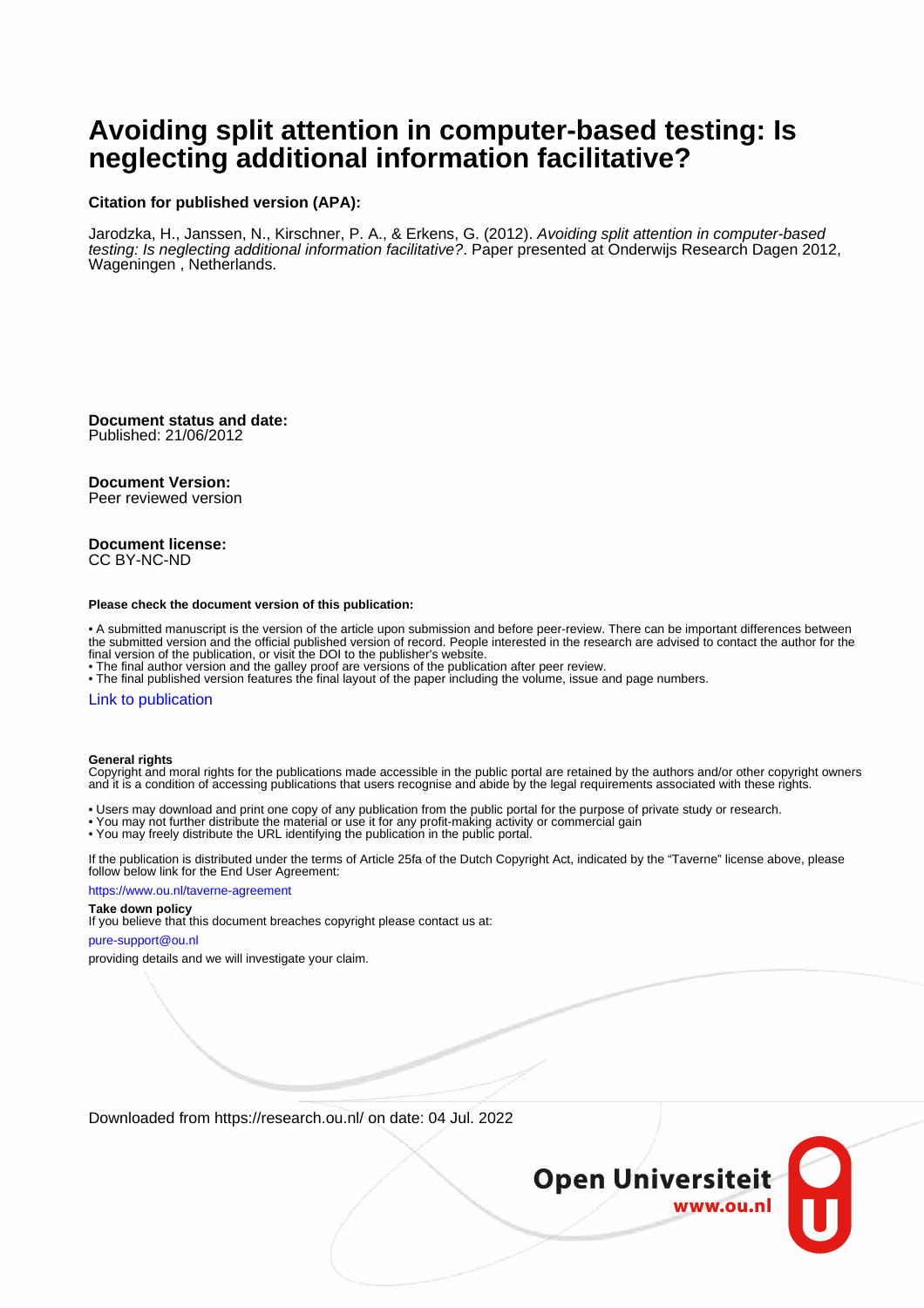# **Avoiding split attention in computer-based testing: Is neglecting additional information facilitative?**

*Halszka Jarodzka<sup>1</sup> , Noortje Janssen2 , Paul A. Kirschner<sup>1</sup> , and Gijsbert Erkens<sup>2</sup> 1 Open University of The Netherlands; 2 Utrecht University*

# **Summary**

This study investigated whether design guidelines for computer-based learning can be applied to computer-based testing (CBT). 22 students completed a CBT-exam with half of the questions presented in a split-screen format and half in an integrated format. Results show that students attended to all information in the integrated format while ignoring information in the split-format. Interestingly, they worked more efficiently in the split-format. A content analysis of the ignored information revealed that it was mostly not directly relevant to answering the questions and thus unnecessarily taxed students' mental effort. Consequences of these findings on CBT-design are discussed.

# **Managing mental effort by presenting multi-media information integrated**

Use of advanced technologies for education is increasing. In the Netherlands, for example, students take centrally organized examinations at the end of high school using technologies which incorporate different media (e.g., video, sound, animation). This creates an ecologically valid test-setting closer to the acquired knowledge and skills strived for than paper-based testing (e.g., in Fine-Arts education). However, not much is known about how to design such tests.

Cognitive Load Theory (Sweller, 1994) provides guidelines for designing computer-based learning environments such that they can be processed by students (in working memory; WM) without exceeding available cognitive capacity while allowing for germane learning activities (i.e., managing mental effort). One guideline is that information should be presented in a spatially integrated way, sparing students unnecessary search, and thus freeing up WM-capacity for learning (i.e., split-attention effect; Chandler & Sweller, 1991). This study investigated whether this guideline also facilitates CBT.

# **Method**

### **Participants**

22 students in the 5th year of secondary education (21 females; mean age = 16.36 years) participated voluntarily in this study and were rewarded with a  $\epsilon$ 5.00 gift voucher.

# **Procedure, material, and apparatus**

Participants completed an authentic computer-based Fine Arts exam. The test items were - by default presented in a split-screen format (Figure 1 right). In this study, an additional integrated format of these items was designed (Figure 1 left). Each item was composed of an explanatory text, additional background information (textual or pictorial), and the test question presented together with a placeholder to write the answer. Each participant received four items in a split format and four in an integrated format in an alternating order (within-subjects design).

While completing the tests, participants' eye movements were recorded with a Tobii 1750 remote eye tracker. Moreover, participants were asked to rate their perceived mental effort after each test item on a 9-point rating scale (Paas, 1992).